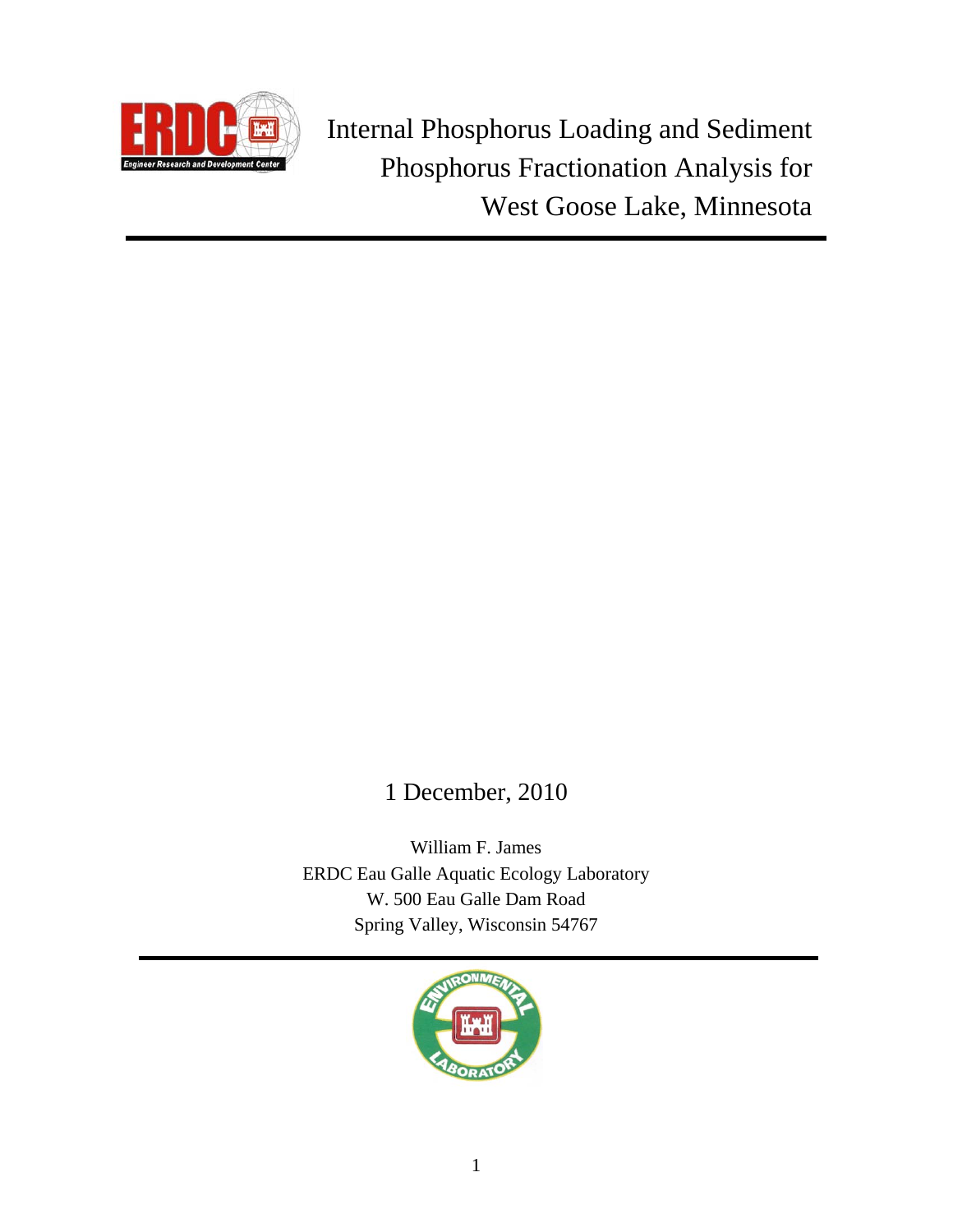## **OBJECTIVES**

 The objectives of this investigation were to determine rates of phosphorus (P) release from sediments under laboratory-controlled anoxic (i.e., anaerobic) conditions and to quantify biologically-labile (i.e., subject to recycling) and refractory (i.e., biologically inert and subject o burial) P fractions in sediments collected in West Goose Lake, Minnesota.

## **APPROACH**

*Laboratory-derived rates of P release from sediment under oxic and anoxic conditions:*  Triplicate sediment cores were collected by Wenck Associates from a central station in West Goose Lake in October, 2010, for determination of rates of P release from sediment under anoxic conditions. All cores were drained of overlying water and the upper 10 cm of sediment was transferred intact to a smaller acrylic core liner (6.5-cm dia and 20-cm ht) using a core remover tool. Surface water collected from each lake was filtered through a glass fiber filter (Gelman A-E), with 300 mL then siphoned onto the sediment contained in the small acrylic core liner without causing sediment resuspension. Sediment incubation systems consisted of the upper 10-cm of sediment and filtered overlying water contained in acrylic core liners that were sealed with rubber stoppers. They were placed in a darkened environmental chamber and incubated at a constant temperature  $(25 °C)$ . The oxidation-reduction environment in the overlying water was controlled by gently bubbling nitrogen (anoxic) or air (oxic) through an air stone placed just above the sediment surface in each system.

 Water samples for soluble reactive P were collected from the center of each system using an acid-washed syringe and filtered through a 0.45 µm membrane syringe filter (Nalge). The water volume removed from each system during sampling was replaced by addition of filtered lake water preadjusted to the proper oxidation-reduction condition. These volumes were accurately measured for determination of dilution effects. Soluble reactive P was measured colorimetrically using the ascorbic acid method (APHA 2005).

2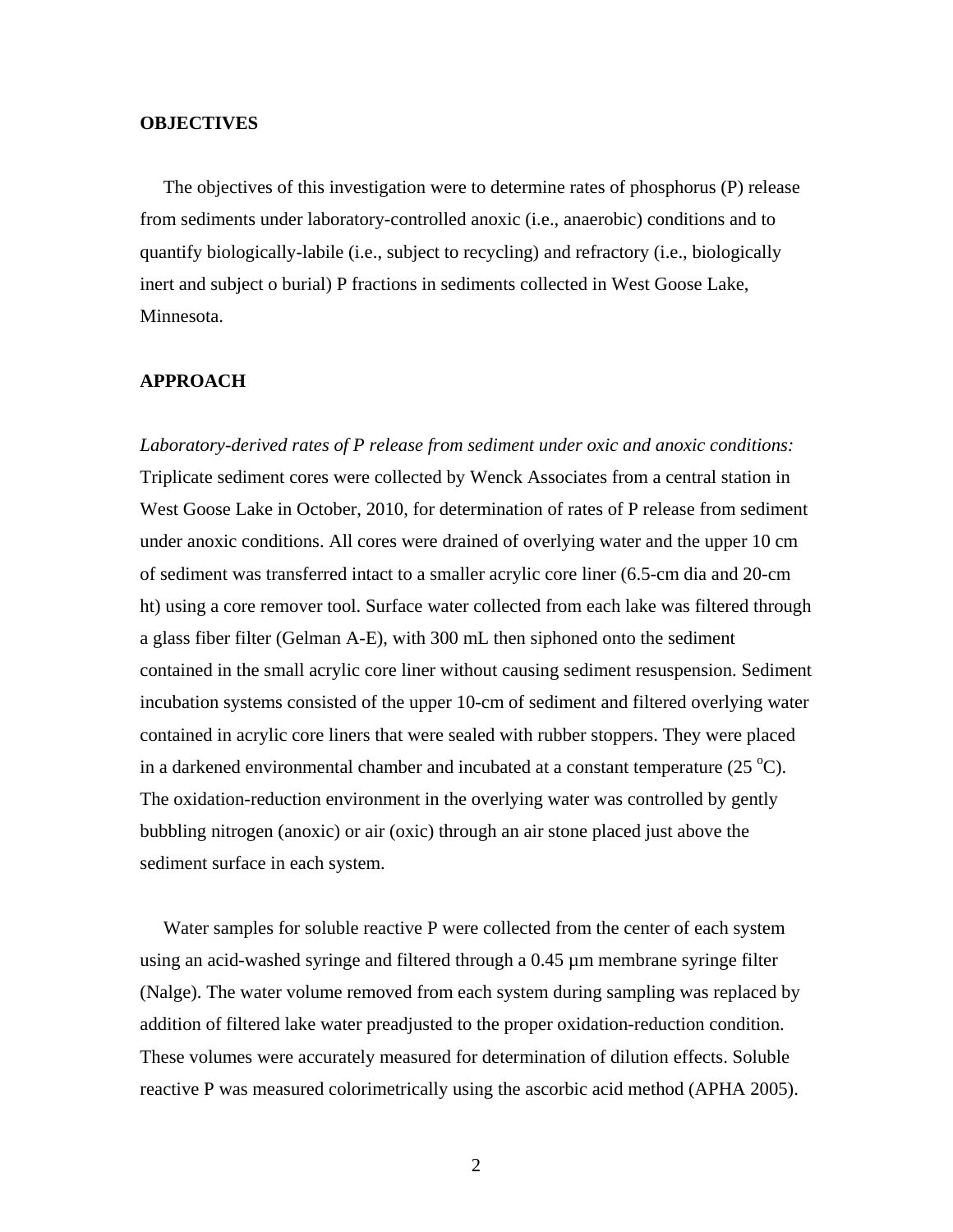Rates of P release from the sediment (mg  $m<sup>2</sup> d<sup>-1</sup>$ ) were calculated as the linear change in mass in the overlying water divided by time (days) and the area  $(m<sup>2</sup>)$  of the incubation core liner. Regression analysis was used to estimate rates over the linear portion of the data.

*Sediment chemistry:* The upper 10 cm from an additional core collected from the lake was sectioned for analysis of moisture content (%), sediment density (g/mL), loss on ignition (i.e., organic matter content, %), loosely-bound P, iron-bound P, aluminumbound P, calcium-bound P, labile and refractory organic P, total P, total iron (Fe), total manganese (Mn), and total calcium (Ca; all expressed at  $mg/g$ ). A known volume of sediment was dried at 105 °C for determination of moisture content and sediment density and ashed at 500 $\mathrm{^{\circ}C}$  for determination of loss-on-ignition organic matter content (Håkanson and Jansson 2002). Additional sediment was dried to a constant weight, ground, and digested for analysis of total Fe and Ca using standard methods (Plumb 1980; APHA 2005). Phosphorus fractionation was conducted according to Hieltjes and Lijklema (1980), Psenner and Puckso (1988), and Nürnberg (1988) for the determination of ammonium-chloride-extractable P (loosely-bound P), bicarbonate-dithioniteextractable P (i.e., iron-bound P), sodium hydroxide-extractable P (i.e., aluminum-bound P), and hydrochloric acid-extractable P (i.e., calcium-bound P). A subsample of the sodium hydroxide extract was digested with potassium persulfate to determine nonreactive sodium hydroxide-extractable P (Psenner and Puckso 1988). Labile organic P was calculated as the difference between reactive and nonreactive sodium hydroxideextractable P. Refractory organic P was estimated as the difference between total P and the sum of the other fractions.

## **RESULTS AND INTERPRETATION**

 Phosphorus mass and concentration did not increase in the overlying water column until day 6 of incubation (Figure 1). However, concentration increases occurred between day 6 and 16 and exceeded 0.15 to 0.3 mg/L toward the end of the incubation. The mean

3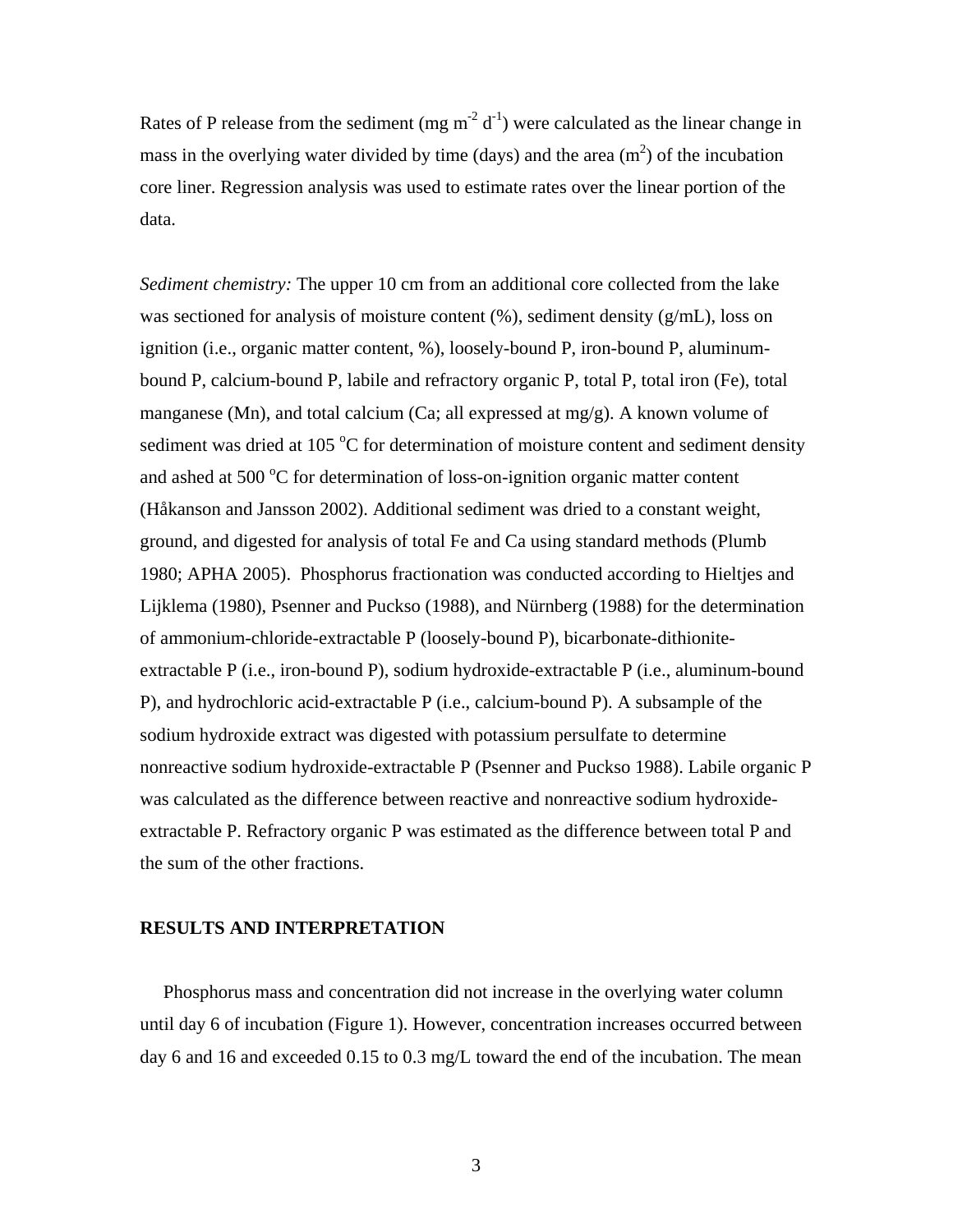anoxic P release rate was 2.0 ( $\pm$  0.5 S.E) mg·m<sup>-2</sup>·d<sup>-1</sup>, which was relatively high and comparable to anoxic P release rates measured in other eutrophic systems in the region.

 Sediment from West Goose Lake exhibited very high moisture content and low sediment density, indicating fine-grained, flocculent sediment (Table 1). Loss-on-ignition organic matter content was high at 48.4%. The total P concentration of the sediment was also moderate at  $\sim 1.58$  mg·g<sup>-1</sup> (Table 2) compared to other eutrophic lakes (Nürnberg 1988). The biologically-labile (i.e., subject to recycling; loosely-bound P, iron-bound P, and labile organic P) P concentration accounted for 19% of the total sediment P (Figure 2 and Table 2). Labile organic P was relatively low at 0.083 mg/g and redox-sensitive P  $(i.e., loosely-bound and iron-bound P)$  represented  $\sim$  14% of the total P (Table 2). Ironbound P was the dominant fraction of redox-sensitive P and the concentration fell within ranges reported for other eutrophic systems. The mean rate of P release under anoxic conditions versus the concentration of redox-sensitive P fell within the low range compared to other systems (Figure 3; Nürnburg 1988).

Biologically refractory sediment P (i.e., subject to burial; aluminum-bound P, calciumbound P, and refractory organic P) was very high and accounted for most of the total sediment P (Figure 2 and Table 2). The refractory organic P fraction represented the greatest percentage of biologically-refractory P. Sediment total Ca was low at only  $\sim 12$ mg/g. The sediment total Fe:P ratio was 6.0 (Table 2). Ratios  $> 10$  have been associated with regulation of P release from sediments under oxic conditions (Jensen et al. 1992). Total Mn concentrations were low (Barko and Smart 1986).

## **REFERENCES**

APHA (American Public Health Association). 2005. Standard Methods for the Examination of Water and Wastewater. 21th ed. American Public Health Association, American Water Works Association, Water Environment Federation.

Barko, J.W., and Smart, R.M. 1986. Sediment-related mechanisms of growth limitation in submersed macrophytes. Ecology 67: 1328-1340.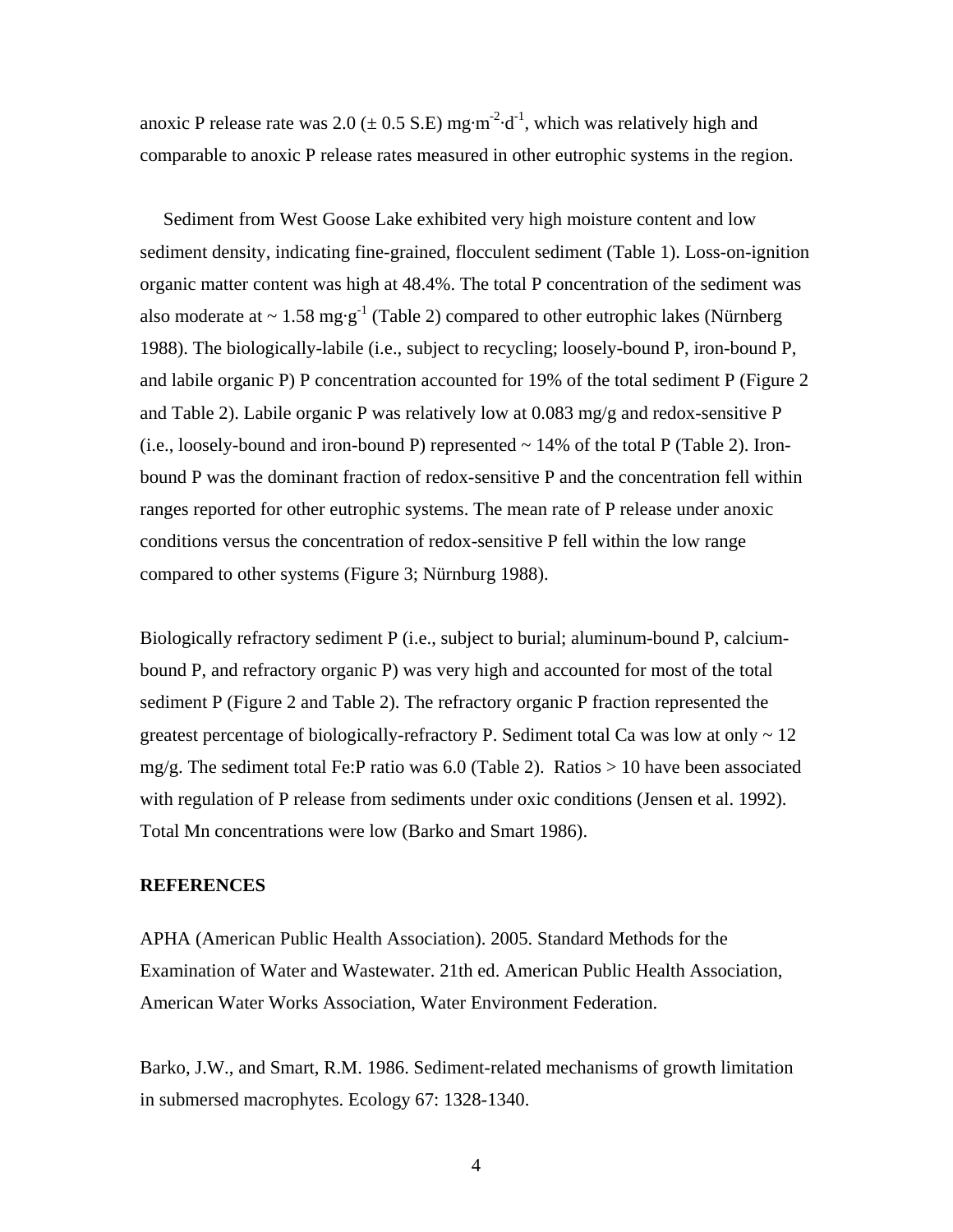Håkanson, L., and Jansson, M. 2002. Principles of lake sedimentology. The Blackburn Press, Caldwell, NJ USA

Hjieltjes, A.H., and Lijklema, L. 1980. Fractionation of inorganic phosphorus in calcareous sediments. J. Environ. Qual. 8, 130-132.

Jensen, H.S., Kristensen, P., Jeppesen, E., and Skytthe, A. 1992. Iron:phosphorus ratio in surface sediment as an indicator of phosphate release from aerobic sediments in shallow lakes. Hydrobiol. 235/236:731-743.

Nürnberg, G.K. 1988. Prediction of phosphorus release rates from total and reductantsoluble phosphorus in anoxic lake sediments. Can. J. Fish. Aquat. Sci. 45:453-462.

Plumb, R.H. 1981. Procedures for handling and chemical analysis of sediment and water samples. Technical Report EPA/CE-81-1. US Army Engineer Waterways Experiment Station, Vicksburg, MS.

Psenner, R., and Puckso, R. 1988. Phosphorus fractionation: Advantages and limits of the method for the study of sediment P origins and interactions. Arch. Hydrobiol. Biel. Erg. Limnol. 30:43-59.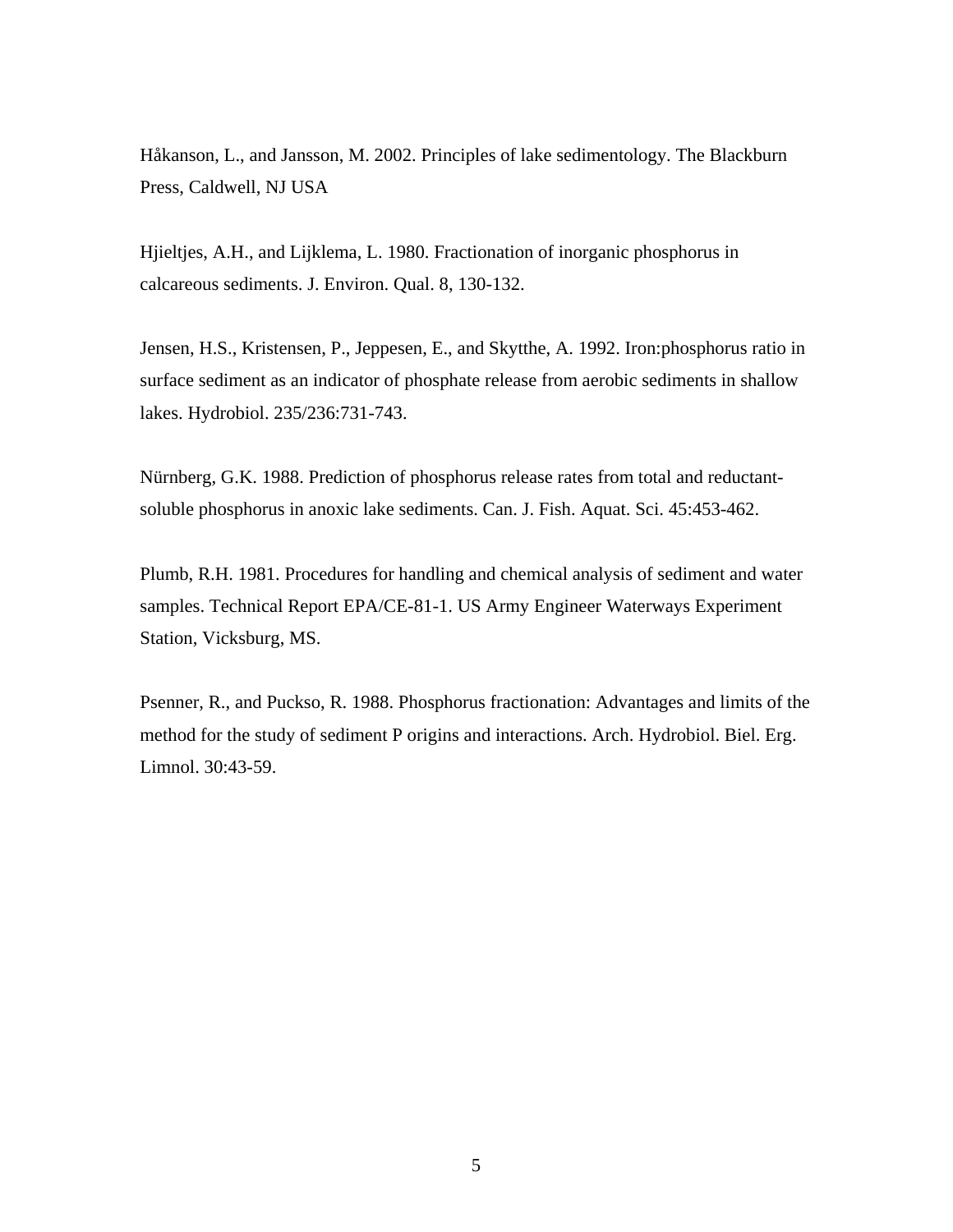| Table 1. Textural characteristics for sediments collected in West Goose Lake. |                  |                      |                      |                  |  |  |  |  |
|-------------------------------------------------------------------------------|------------------|----------------------|----------------------|------------------|--|--|--|--|
| Station                                                                       | Moisture Content | Density              | <b>Bulk Density</b>  | Loss-on-ignition |  |  |  |  |
|                                                                               | $(\% )$          | (g/cm <sup>3</sup> ) | (g/cm <sup>3</sup> ) | (%)              |  |  |  |  |
| West Goose                                                                    | 86.7             | 0.139                | 1.088                | 48.4             |  |  |  |  |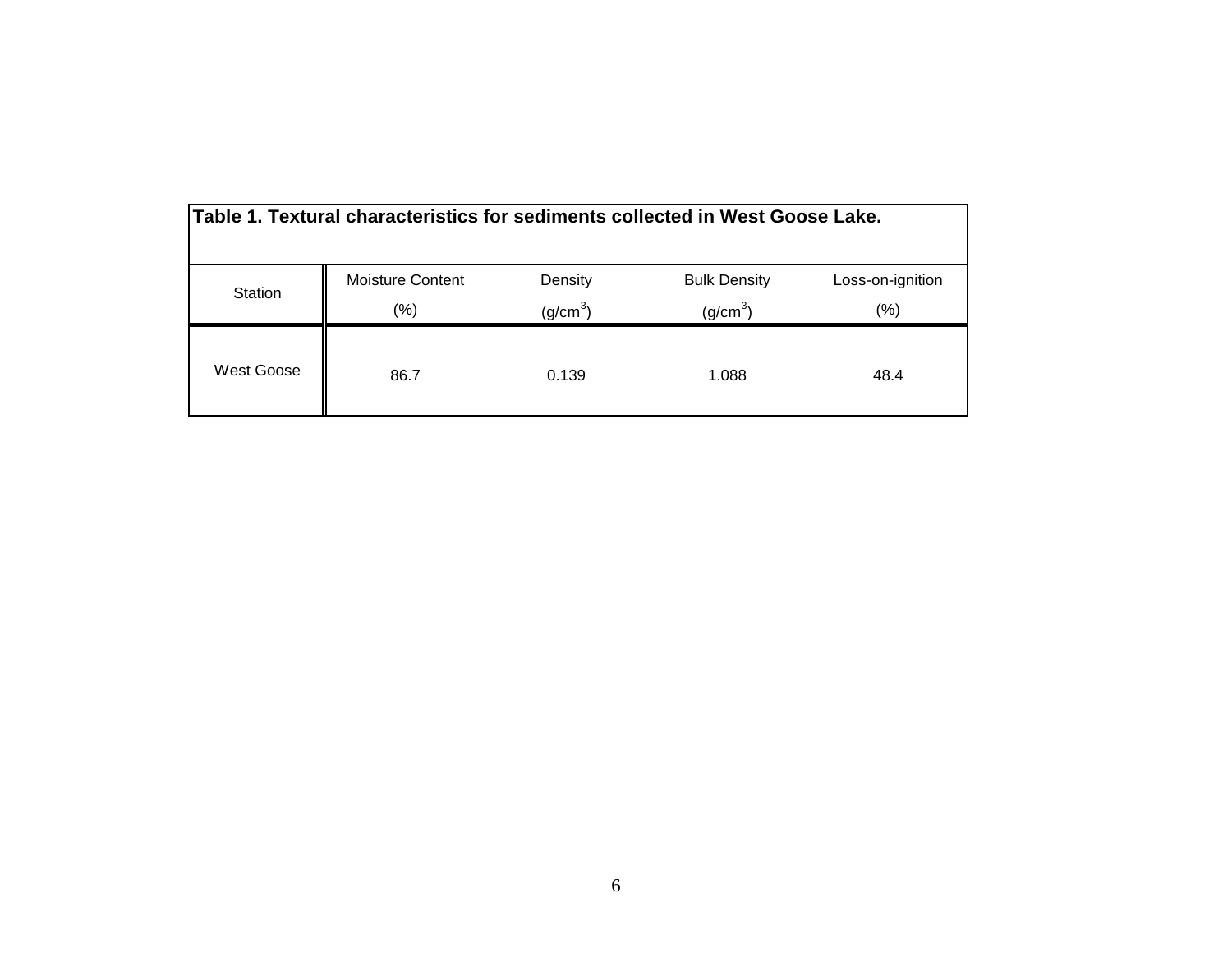| Table 2. Mean (1 standard error in parentheses; n=3) rates of phosphorus (P) release, concentrations of biologically labile and refractory P, and metals<br>concentrations for sediments collected in Clear Lake, MN. DW = dry mass, FW = fresh mass, Fe = iron, Mn = manganese, Ca = calcium. |                  |                                           |              |              |                  |                     |                 |                      |  |
|------------------------------------------------------------------------------------------------------------------------------------------------------------------------------------------------------------------------------------------------------------------------------------------------|------------------|-------------------------------------------|--------------|--------------|------------------|---------------------|-----------------|----------------------|--|
|                                                                                                                                                                                                                                                                                                |                  | Redox-sensitive and biologically labile P |              |              |                  | <b>Refractory P</b> |                 |                      |  |
| Station                                                                                                                                                                                                                                                                                        | Anoxic P release | Loosely-bound P                           | Iron-bound P | Iron-bound P | Labile organic P | Aluminum-bound P    | Calcium-bound P | Refractory organic P |  |
|                                                                                                                                                                                                                                                                                                | $(mg m^2 d^1)$   | (mg/g DW)                                 | (mg/g DW)    | (mg/g FW)    | (mg/g DW)        | (mg/g DW)           | (mg/g DW)       | (mg/g DW)            |  |
| West Goose                                                                                                                                                                                                                                                                                     | 2.0(0.5)         | 0.075                                     | 0.141        | 0.019        | 0.083            | 0.148               | 0.176           | 0.947                |  |

| Station    | Total P<br>(mq/q DW) | Redox P<br>(mg/g DW) | Redox P<br>(mg/g WW) | Redox P<br>(% | Bio-labile P<br>10/2 | Refractory P<br>(9/6) | Total Fe<br>(mg/g DW) | Total Mn<br>(mg/g DW) | <b>Total Ca</b><br>(mg/g DW) | Fe:P |
|------------|----------------------|----------------------|----------------------|---------------|----------------------|-----------------------|-----------------------|-----------------------|------------------------------|------|
| West Goose | 1.576                | 0.216                | 0.013                | 13.7%         | 19.0%                | 81.0%                 | 9.43                  | 0.24                  | 12.30<br>$ -$                | 6.0  |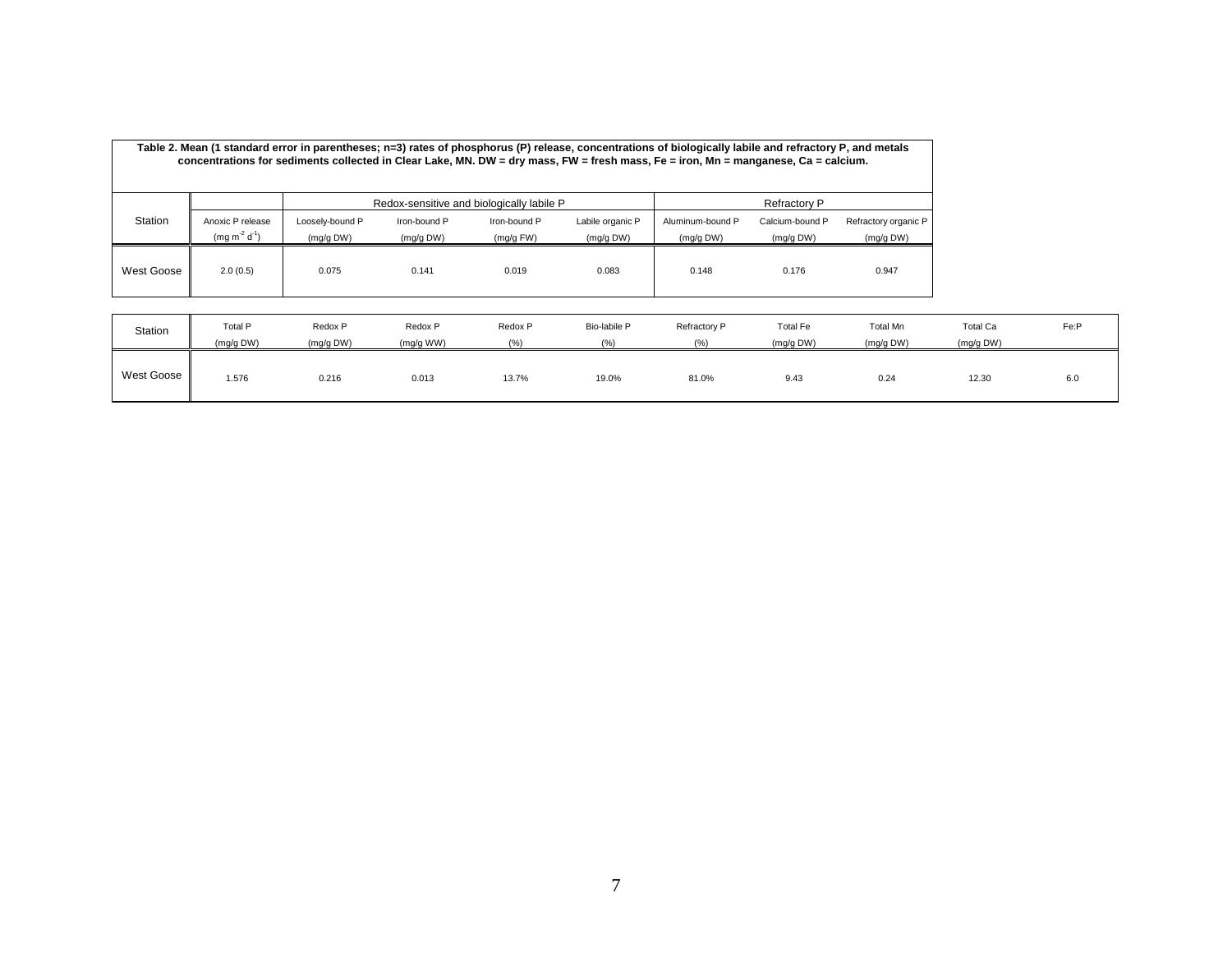

Figure 1. Changes in soluble reactive phosphorus mass (upper panel) and concentration (lower panel) in the overlying water column under anoxic conditions versus time for sediment cores collected in West Goose Lake.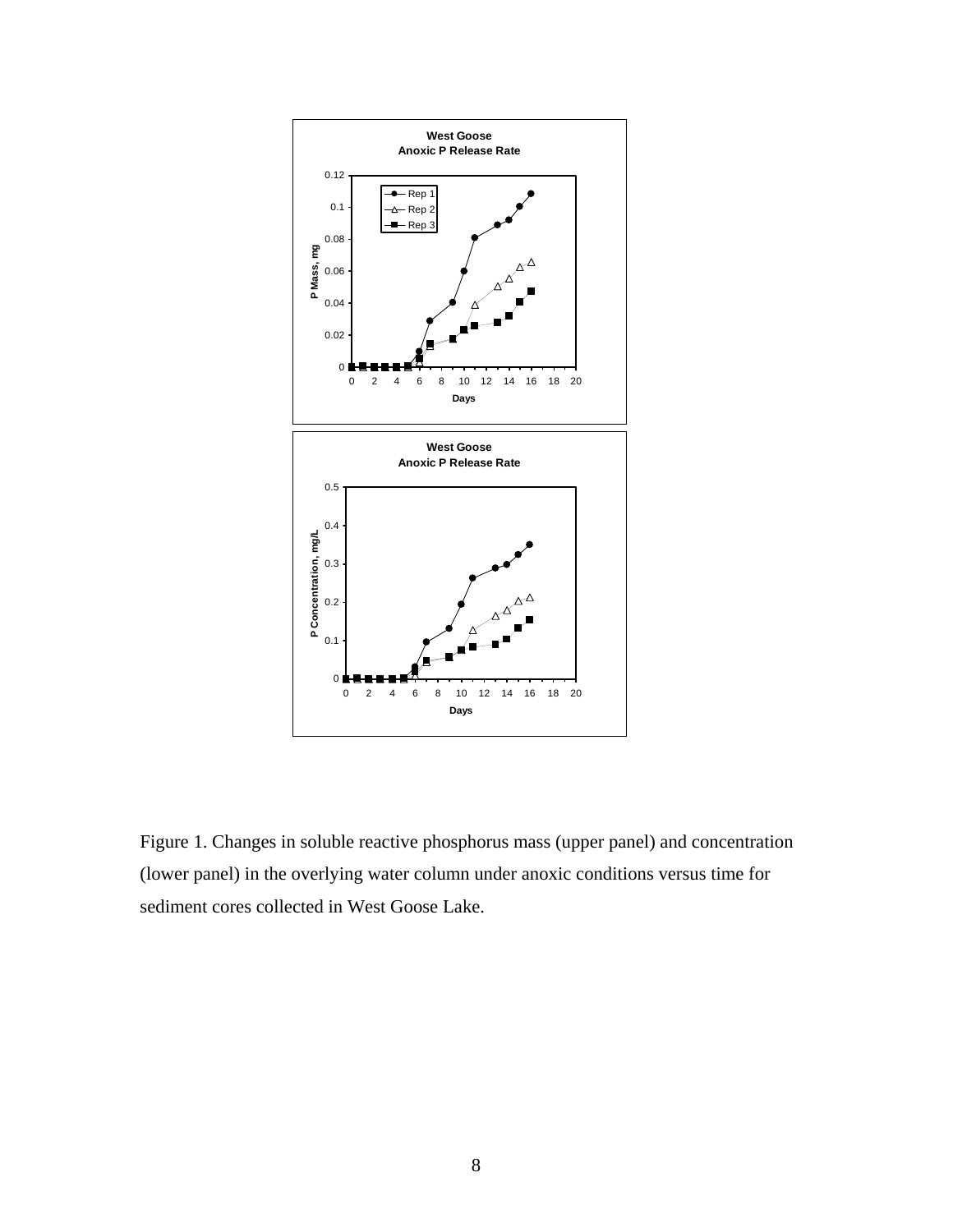

Figure 2. Total phosphorus (P) composition for sediment collected in West Goose Lake. Loosely-bound, iron-bound, and labile organic P are biologically reactive (i.e., subject to recycling) while aluminum-bound, calcium-bound, and refractory organic P are more inert to transformation (i.e., subject to burial). Values next to each label represent concentration (mg/g) and percent total P, respectively.